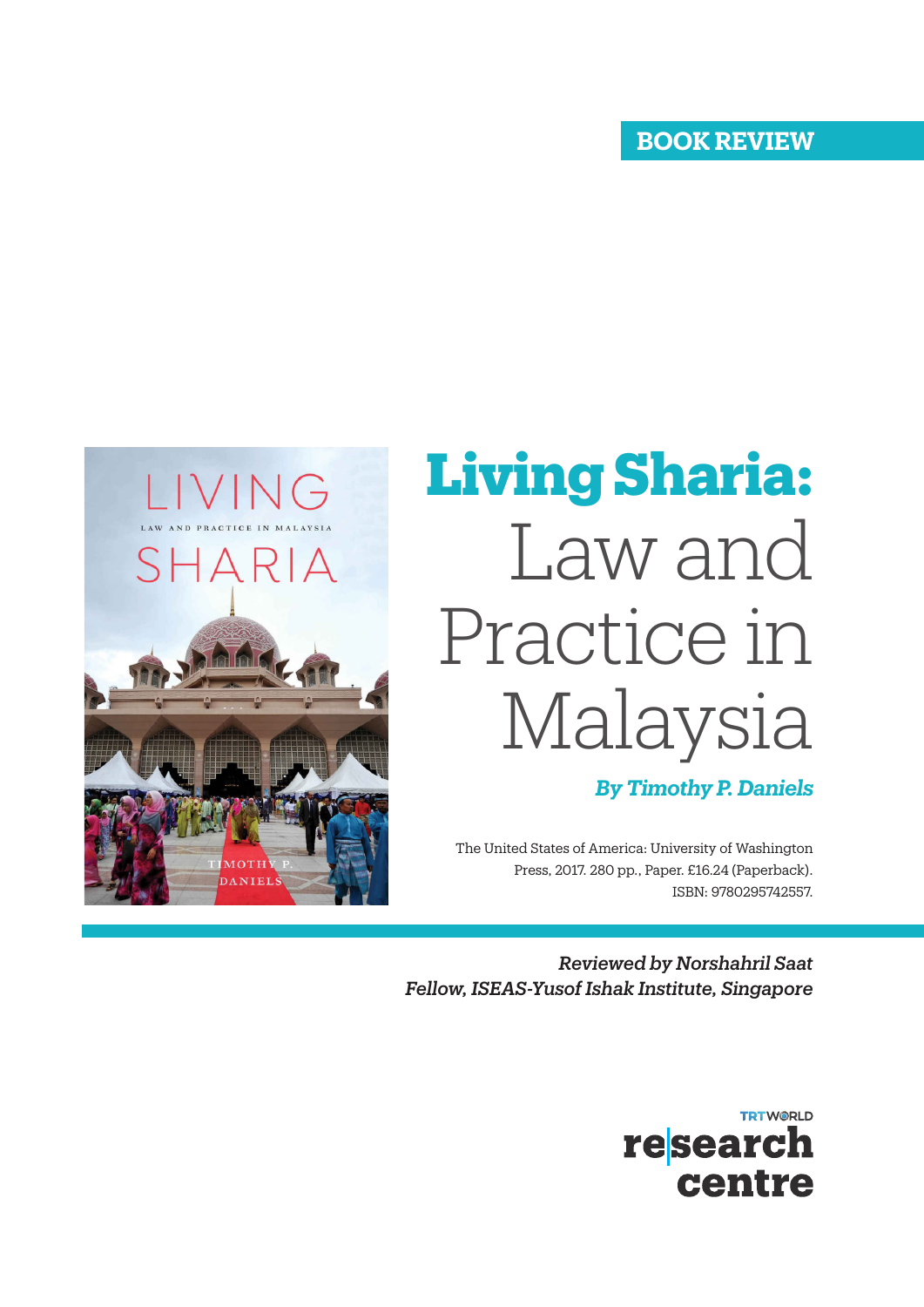n 9 May 2018, the Malaysian opposition coalition, Pakatan Harapan (Aliance of Hope, or PH) contradicted numerous predictions that the ruling Barisan Nasional coalition m 9 May 2018, the Malaysian<br>opposition coalition, Pakatan<br>Harapan (Aliance of Hope, or<br>PH) contradicted numerous<br>predictions that the ruling<br>Barisan Masional coalition<br>(National Front, or BN) would retain power. Led by

Dr Mahathir Mohamad, Malaysia's longest serving prime minister (in office from 1981 to 2003), PH went against all odds to end BN's 61-year rule. Malaysians unhappiness with the management of the economy as well as corruption resulted in the PH victory. More significantly, Mahathir successfully assembled an ideologically loosely-knit coalition which included nationalist, multiracial, secularist, and Islamist parties. On the other hand, BN approached the election by being more sharia-oriented, moving away from its multicultural ideology that had kept it in power all along. Its leader, then Prime Minister Najib Razak, overturned the decades-old party position by adopting a more conservative, pro-sharia line in order to court its long-time nemesis, the Islamic Party of Malaysia (PAS). With PH's victory, many hope that reforms can be achieved on the economic front, as well as how society is managed, particularly interfaith and intra-faith contestations.

Undoubtedly, Malaysia under Prime Ministers Abdullah Badawi (2003-2009) and Najib Razak (2009- 2018) underwent its most turbulent years when it comes to inter-ethnic, inter-religious and intra-faith relations. Timothy P. Daniels' *Living Sharia: Law and practice in Malaysia* was published a year before the eventful general election of 2018. Yet, it is an important contribution recapping the issues and controversies in Malaysia under the two prime ministers. The book, in essence, examines how Malaysian Muslims understand sharia. It demonstrates their grasp of the term is not independent of "cultural knowledge" and sociopolitical processes. The book's argument pivots strongly on fieldwork data, participant observation, and in-depth interviews with key actors, such as officials in the religious departments and politicians. The author lived in Malaysia between 2008 and 2010, though most of the data is obtained between 2010 and 2012.

*Living Sharia* contains seven chapters plus an introduction and conclusion. The introduction spells out the author's methodology and theoretical framework. The author suggests that his work develops a new approach in the study and anthropology of Islam, and falls between "discursive tradition" and "multiple interpretation" (p.6). To be sure, someone unfamiliar with the field of anthropology may find it difficult to understand why this approach is important or necessary, and how it will trigger critical reflections about reforming religious institutions. Here, there is a need for greater clarity in underscoring the research problem. The fact of whether this work develops a new approach in anthropology or otherwise is secondary; the book also extensively covers the diversity of Islamic perspectives in the country, from the most conservative to the most progressive. Daniel's writing style in the subsequent chapters is commendable. The book documents the exact words of the officials he interviewed which makes it livelier, capturing diverse sentiments. He also looked at the different reasoning styles of public officials which would allow for other engaging researchers, particularly on legal reforms in the country.

Chapter 1 sets the context of sharia in Malaysia, examining the changing attitudes of Islamisation of the state and society. It encapsulates the key episodes in the 1980s resulting from the resurgence of Islam. The chapter explains UMNO's (United Malays National Organization) bid to out-Islamise PAS, and how the government sought to develop key Islamic institutions and policies to demonstrate its commitment to Islam. More could have been done, nevertheless, to identify the role played by ideologues of the Islamisation movement, such as Professor Syed Naquib Al-Attas, the main ideologue for Islamisation of knowledge which characterizes Islamic discourse in Malaysia till today.

Chapters 2 and 3 closely analyse the multiple views of sharia, particularly on family and criminal laws. They recap important episodes that Malaysians are familiar with, namely the conversion of Lina Joy from Islam into Christianity, which attracted much controversy during the Abdullah Badawi administration. Chapter 3 touches on a very controversial subject that has been a subject of debate among scholars and political contestations between UMNO and PAS for years: namely the position of *ta'zir, hudud* (punitive Islamic laws) and qisas. However, readers should be mindful that these discussions have evolved after the publishing of the book. For example, after 2016, Prime